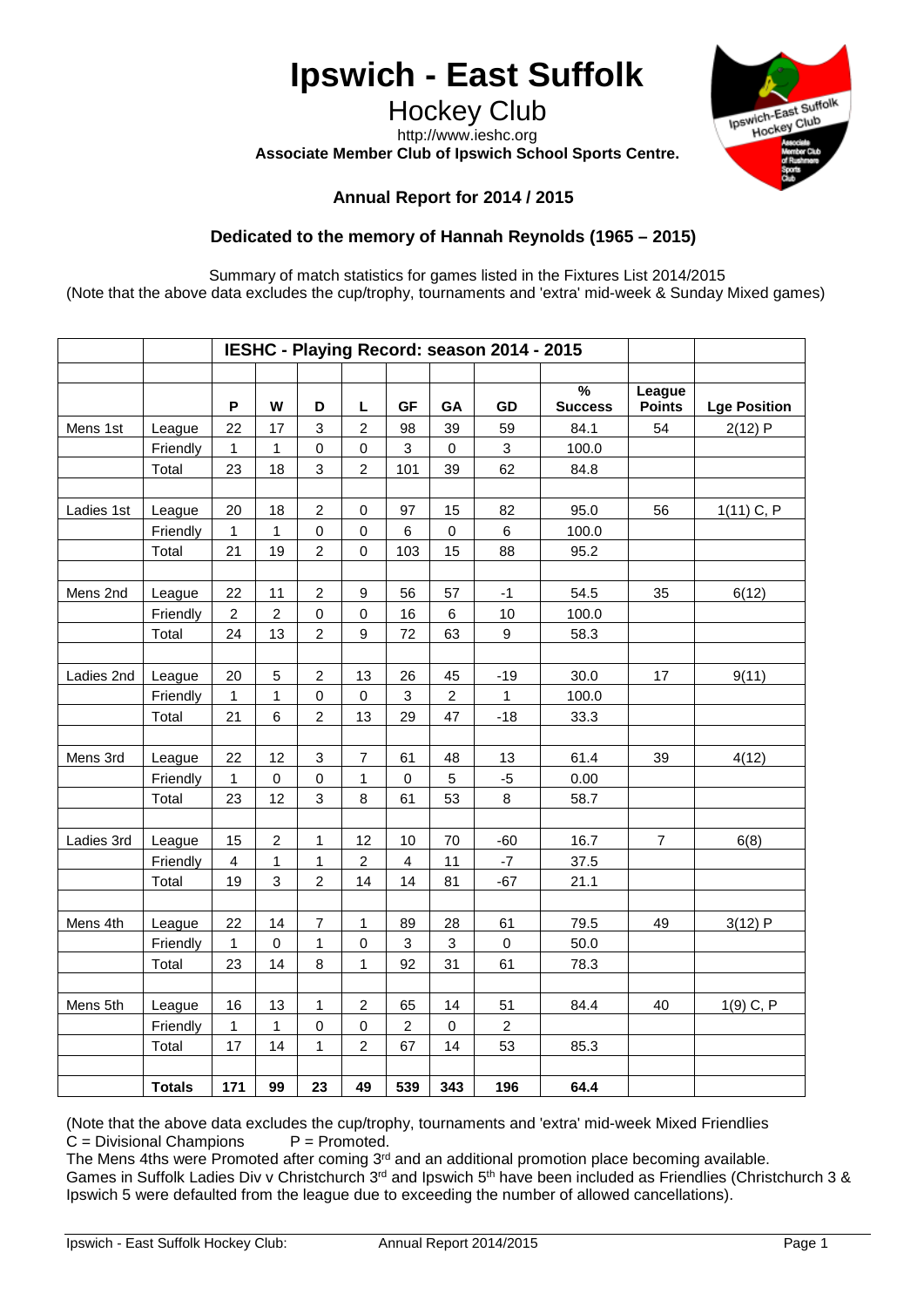# *Editorial (by Chris Hatch):*

Most of the 2014 – 15 season's story is described in the Chairman's report and this editorial is therefore kept very brief. In a nutshell, it was an outstanding year with 4 of our teams promoted, none relegated. Hugh improvement and expansion of the Junior side of the club was achieved. The full move of our operations to Rushmere was achieved almost seamlessly after considerable work 'behind the scenes' by a few of the club's leaders.

Satisfaction in our playing achievements was sadly put into perspective by the untimely death of playing member Hannah Reynolds at the age of 49 in January 2015. A truly wonderful person in every respect.

The Club would again like to thank Ipswich School Sports Centre\*, its Manager Roger Osborne and other staff for all their work and support of us during the season. (Previously 'Rushmere Sports Centre').

#### **EH Competitions: Summary of results**

The Club did not enter any EH knock-out competitions in 2014-15.

#### **Outdoor Tournament & Indoor competitions. Best results during 2014/15:-**

| Ladies | Champions, Suffolk Indoor Division 1                                                   |
|--------|----------------------------------------------------------------------------------------|
| Men    | Champions, Suffolk Indoor Premier League                                               |
|        | 3 <sup>rd</sup> place, ERHA Mens Premier Indoor Tournament (retain status for 2015/16) |

#### **Representative Honours during 2014/15:-**

Graham Ramsden: Suffolk Over 50s; Suffolk over 60s; England LX club; East Grand Masters (over 60) Barrie Whelpton, Suffolk over 60s Peter Blake: Suffolk Over 50s; East Over 50s Donnie Archer: JPRC; trial for England U-16 squad

#### **News from the Annual General Meeting on 11<sup>th</sup> June 2015**

The following elections were made at the AGM (or by subsequent committee appointment). Note that elections to the various posts followed adoption of a new Constitution for the Club and which are reflected by the separation into an Executive Committee and Additional Roles in the lists below:

President, Graham Ramsden;

| <b>Executive Committee</b>   |                             |                                     |                                           |
|------------------------------|-----------------------------|-------------------------------------|-------------------------------------------|
| Co-Chairman,                 | Steven Farrow, Vic Clement; |                                     | Deputy Chairman, James Klug               |
| Treasurer,                   | Chris Hatch;                | Secretary,                          | <b>Kat Howard</b>                         |
| Welfare Officer,             | Pete Francis                |                                     | Development Coordinator, Geoff Reed       |
| <b>Communications Co-ord</b> | <b>Gary Scarff</b>          |                                     |                                           |
| Mens Player Representative,  | <b>Tom Gallagher</b>        |                                     | Ladies Player representative, Lizzy Burch |
| Junior Section Co-ordinator: |                             | Tony Burch (also Head Junior Coach) |                                           |

|                            | Additional roles (not part of the Executive Committee) – elected or appointed by Committee decision. |
|----------------------------|------------------------------------------------------------------------------------------------------|
| Umpire Liaison Officer:    | Chris Hatch                                                                                          |
| Mens' Fixture Secretary:   | Graham Ramsden                                                                                       |
| Ladies' Fixture Secretary: | Kay O'Reilly                                                                                         |
| <b>Team Secretaries</b>    | Chris Hatch (Men), TBC (Ladies)                                                                      |
| Social Secretary:          | Chris McManus (Abi Elsom)                                                                            |
| Club Kit Organiser:        | <b>Steven Farrow</b>                                                                                 |
| Press Officer:             | <b>Gary Scarff</b>                                                                                   |
|                            |                                                                                                      |

Team Captain / Vice Captain

| Men's 1 <sup>st</sup> :   | Chris McManus / Charlie Coulson |
|---------------------------|---------------------------------|
| Men's 2 <sup>nd</sup> :   | Ian Harris / James Klug         |
| Men's 3rd:                | Geoff Reed / Steven Farrow      |
| Men's $4th$ :             | James Willing /                 |
| Men's 5 <sup>th</sup> :   | Ian Reed / Barrie Whelpton      |
| Mens 6 <sup>th</sup>      | John Oakley                     |
| Ladies' 1 <sup>st</sup> : | Vic Clement /                   |
| Ladies' $2nd$ :           | Lizzie Burch /                  |
| Ladies' 3rd:              | Kat Howard /                    |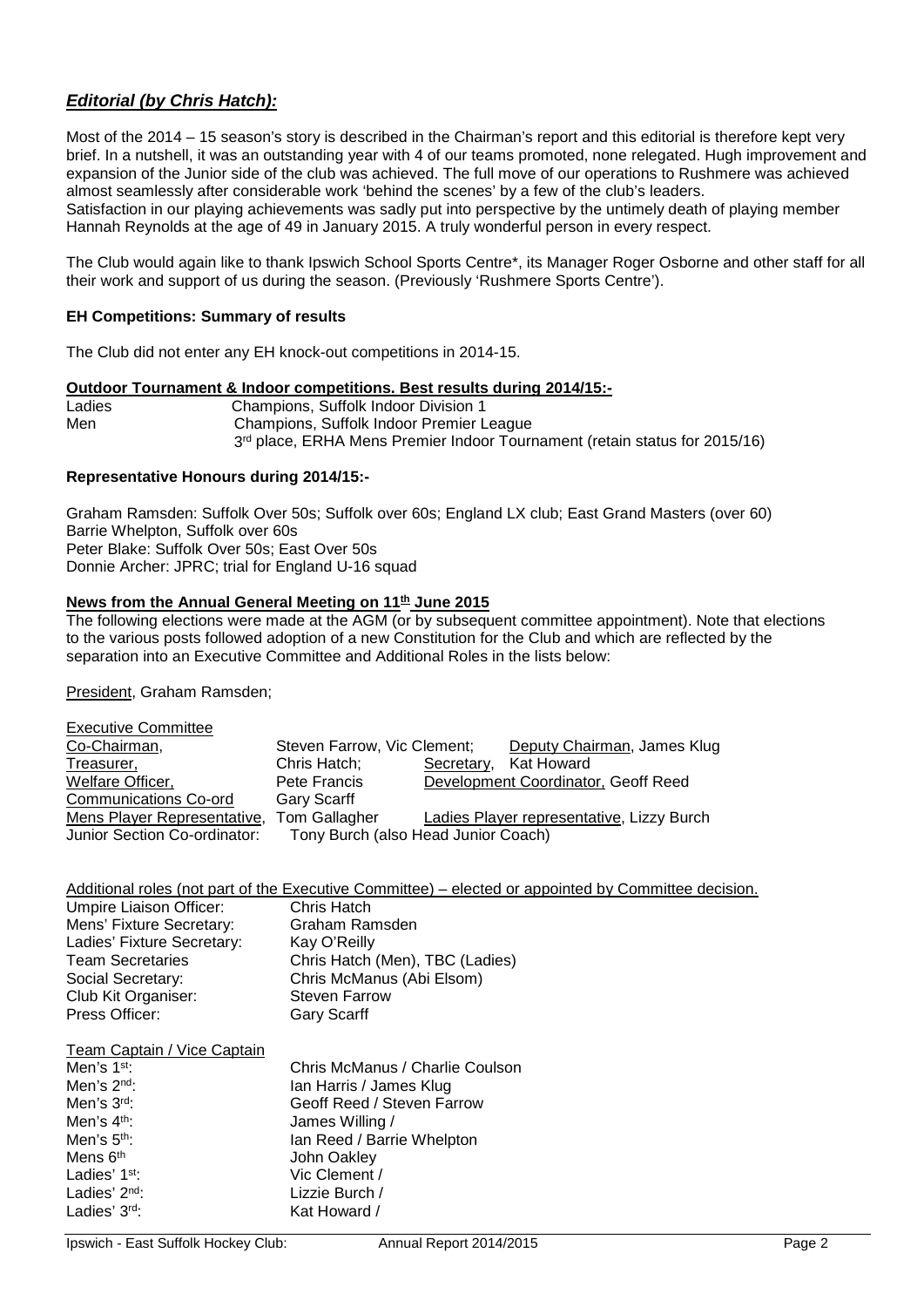# *Other Matters reported on at the AGM:-*

# **(i) Chairman's Report (Steven Farrow);**

On the playing side it's been one of the best seasons I can remember for our teams. The Ladies 1sts had a very good year winning their league and now returning back to the East league. I think next season will be a good test for a strong side back in the East.

The men's first team also secured promotion into Prem B. The team gained some new players and really looked strong all season. I'm sure we all look forward to seeing some Premier league hockey next season.

The ladies 2nds had a solid season in the Suffolk premier league having been promoted last season well done to them for finishing with a cluster of teams in mid table solidarity. There was also much promise shown by the youngsters coming through the team.

The men's seconds had a tough start to the season but finished strongly to finish 5<sup>th</sup>. The men's 2s had a very young side this year, and with some key players being injured, the side managed to win more than they lost and the youngsters were a real success throughout the year. The team owed a debt of thanks to George Baldwin for coming in and keeping goal on a few occasions.

Our ladies 3rds had a tough season, but despite finishing towards the lower end of the league, They were a real credit to the club and competed well with lots of younger players. I am sure they will develop well in the coming seasons.

The men's  $3<sup>rd</sup>$  team had a strong season, finishing toward the top of their league. The Men's 3s finished 4<sup>th</sup>, they were the second top scorers in the league and developed two very promising youngsters from Ipswich school in Jammy Lewis and Jake Davey.

The men's 4ths pushed all through the season and their  $3<sup>rd</sup>$  place finish proved good enough for promotion. James as a young captain ensured there was a good atmosphere and vibe in the team.

Our 5ths had a great season and gained promotion, this was the aim set out by the team at the beginning of the season and they looked very strong finishing as champions ! They conceded the fewest goals in the league and scored the most with John Reid netting 24.

Indoor hockey we have run 4 men's teams and 2 ladies teams in the Suffolk indoor league and also a men's team in the East league. The men's A team won the Suffolk league and came 3<sup>rd</sup> in the East league.

Thanks you to all the captains and vice captains for their hard work and time this year in organizing the teams. I must also thank all those who have umpired as without you we all know games wouldn't take place Chris Hatch tells us that enough.

On the junior side lead by Tony Burch with lots of help from Tracy Baldwin we have again built on the success of previous seasons and have a really buoyant junior section with over 150 junior attending the sessions. Thanks to Tony and all his coaches who give so much.

On the social side we have run our usual format of events and many of you have attended these to make them the success they have been. So many thanks for that and those who have helped put the events on. A special mention to Chris Mcmanus for his help with this

Off the pitch the focus has been on settling into the sports centre. Our thanks go to Ipswich School and the staff at the site for making the first season playing our hockey their so successful. It has been our long term ambition and we have finally had our first year based there. We have thrived and enjoyed being part of the fantastic facilities at Ipswich School. We especially thank Paul Wranek (School Bursar), whom has been a constant support to the club throughout the transition to playing at the Sports Centre.

Lastly I would like to thank all the committee for their hard work this season.

## **(ii) Treasurer's Report (Chris Hatch);**

2014-15 was a momentous year in the 29 year history of IES Hockey Club, with the full relocation to the outstanding new facility of Ipswich School Sports Centre (formerly Rushmere Sports Centre). I am able to report that we have come out just above breaking even, with a notional surplus of £968.61 on the main club Current Account but before adjustments that reveal an underlying deficit of £724.39 (or about 2.5% of underlying turnover).

This was achieved on a nominal rise of £4 in the Annual Senior Subs and a rise of £2 on the Senior match fees. The improvement in the playing facilities obtained at ISSC compared with Copleston, for the additional fees, may be considered as outstanding value for money.

We enjoyed an excellent season with our Mens 1sts, 4ths and 5ths and the Ladies 1sts achieving promotion. Also, the Men won the Suffolk Indoor Premier League and the Ladies won the Suffolk Indoor Division 1. No relegations!

There was significant expenditure on equipment and playing kit, and some investment in training courses. Martlesham Heath Business Park sponsorship was augmented by a further £2000 (to cover to the end of the 15-16 season) and again was used to provide new members with playing kit (to the value of ~£50 each).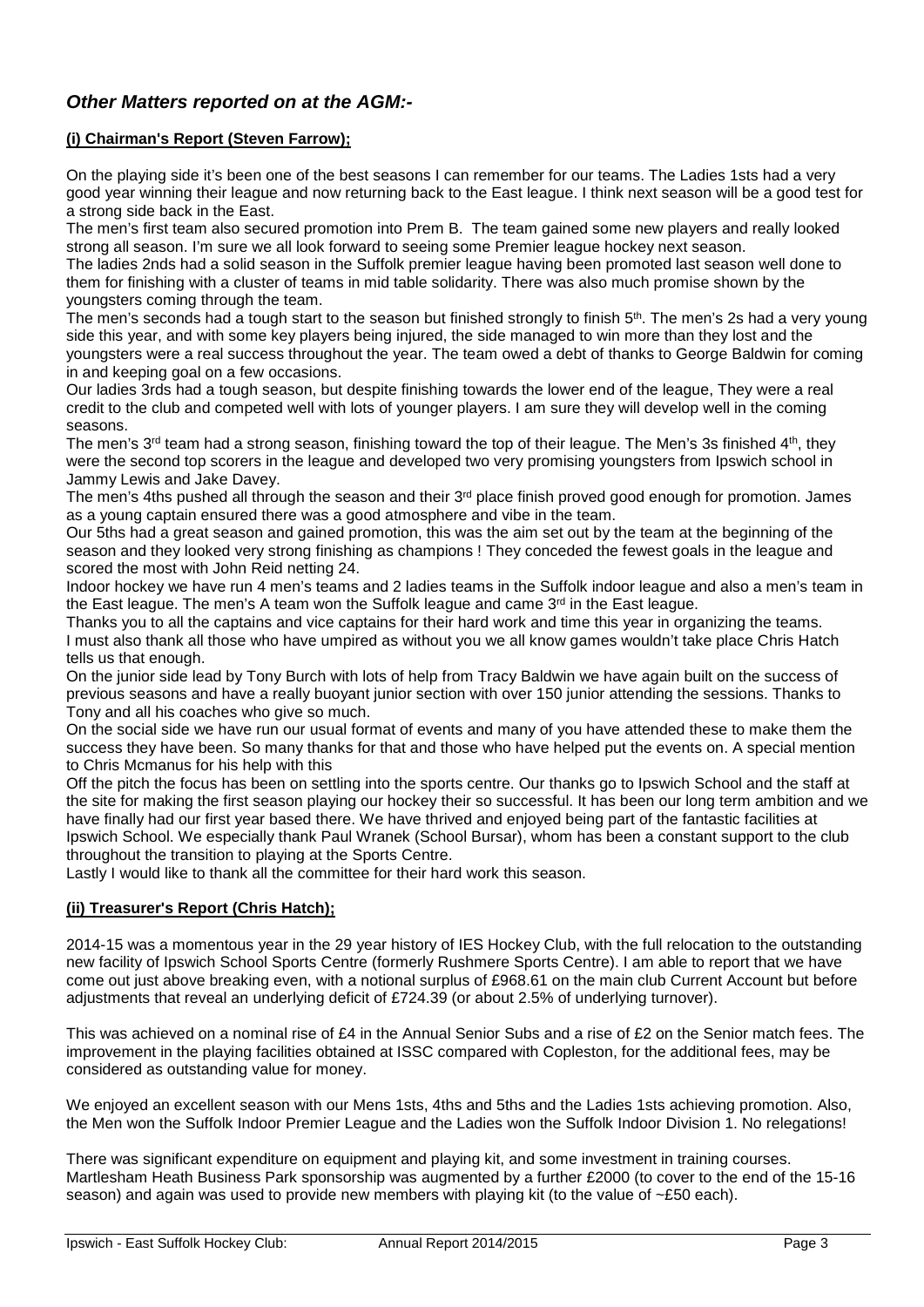There was a net loss of £395.00 for all Indoor hockey competitions, and a net loss of £151.00 for the 2014 Summer league & pre-season training accounts, both of which are a concern. Put simply, we have to get closer to break-even on the Indoor and make a surplus of about £1600 on the Summer programme to avoid triggering fees rises.

The winter was better than average with just 1 Saturday when we had the programme postponed, bar one away game. The number of Friendlies played was very low and is also a topic that may need review..

Junior hockey on Sundays at ISSC was a great success. The junior accounts are run by Gary Scarff and have achieved a satisfactory outcome for the year.

I should like to thank the team secretaries and/or captains for their clear, concise and timely accounting of income and expenses – some better than others again this year. I should also like to thank Peter Elsom for £280.80 of fundraising income from his Ties & Cufflinks initiative. The 'traditional' contributions of those who waived some travelling expenses (especially our Junior Coaches) and those who absorbed costs such as phone calls and texts are gratefully acknowledged.

## **(iii) Secretary's Report (Editor's report)**

Our Secretary Phil Buck stood down after some 4 years in the role during which he provided timely, reliable and impressive administrative support to the club. This included the organisation and Minutes-production of the Committee meetings and attendance at a high proportion of County and East Region AGMs. Phil decided to step down due to pressing commitments associated with a new job but ensured a smooth handover of duties and records to our new Secretary, Kat Howard. Many thanks for your contribution, Phil!

## **(iv) Social Events Report (Chris McManus);**

IESHC offered five main socials this year, starting with Pub Golf in September. The annual Curry and Crackers event was held in December and very well supported with 50 people in attendance. After the Christmas break we held our Quiz Night, again well attended with around 50 people present. The mid-winter period also saw IES host a 'Race Night' at ISSC, with around 30 people in attendance. The season ended with our Annual Dinner, returning to the Town hall for the second time. We sold over 120 tickets for this sellout event.

## **(vi) Umpires and Umpiring Report (Chris Hatch, as ULO);**

During the 2014/15 season, the Mens 1<sup>st</sup> X1 and Mens 2<sup>nd</sup> X1 Home league games were umpired by SCHUA appointees. IES is grateful to the SCHUA for the pool appointees. That said, our members, Nick Meakin and Richard Pittaway gave priority to Suffolk and East Premier umpiring and the club met all possible Pool provision requirements (as mandated by the League Rules) on that basis. Accordingly, thanks are due to Nick and Richard for their commitment to umpiring at the higher levels. John Oakley, Danny Lever, Graham Ramsden and Jerry Hindle also contributed occasional pool appointments for SCHUA and/or umpired to Mens Div 3NE level.

It was a problem getting our current Level 1C ('unassessed') 'candidate' umpires through the full qualification process and that remains to be done for Gary Scarff and James Willing. It's an essential aspect of the club's long term sustainability as quite simply we are unable to play and therefore dysfunctional without qualified umpires. Of some concern, well over 70% of our umpiring appointments were provided by umpires in the 60's age group. Other younger potential umpires must become qualified to sustain the club

For the record, the following number of club Saturday games were umpired by the IES umpires listed below: Chris Hatch (38 games), Jerry Hindle (26), Graham Ramsden (12), John Oakley (12), Danny Lever (8), Steven Farrow (7), Barrie Whelpton (7), Peter Blake (4), Nick Meakin (4), Ian Reed (3), Gary Scarff (3), Richard Pittaway (3). Other contributing umpires with 1 or 2 games each were James Gray, Chris Spice, Geoff Reed, Annette Thorpe, John Adams. John Oakley, Chris Hatch and Graham Ramsden also umpired significant numbers of games for Ipswich HC and Lowestoft LHC. IES umpires also contributed significantly to the Suffolk Indoor League. Barrie Whelpton qualified as an L1 Indoor Umpire.

# **Review of the 2014/15 season – Squad reports:**

## **The Mens 1st X1 (Editor's report)**

Under the captaincy of Chris McManus, the Mens 1sts achieved second place in EML Div 1 and a much deserved and desired promotion to East Premier B. One man does not make a team but the arrival of Australian Jon Gibson and his 45 Div 1 goals gave IES a competitive edge that few opponents could handle. We did lose at Spalding and Old Southendian, which ultimately defined the 2<sup>nd</sup>-place finish but the team was unbeaten at Home. In short, simply the best season and results that the Mens 1sts have had since 1998-99 which preceded our 3 years in Premier A. There's a challenge for next year!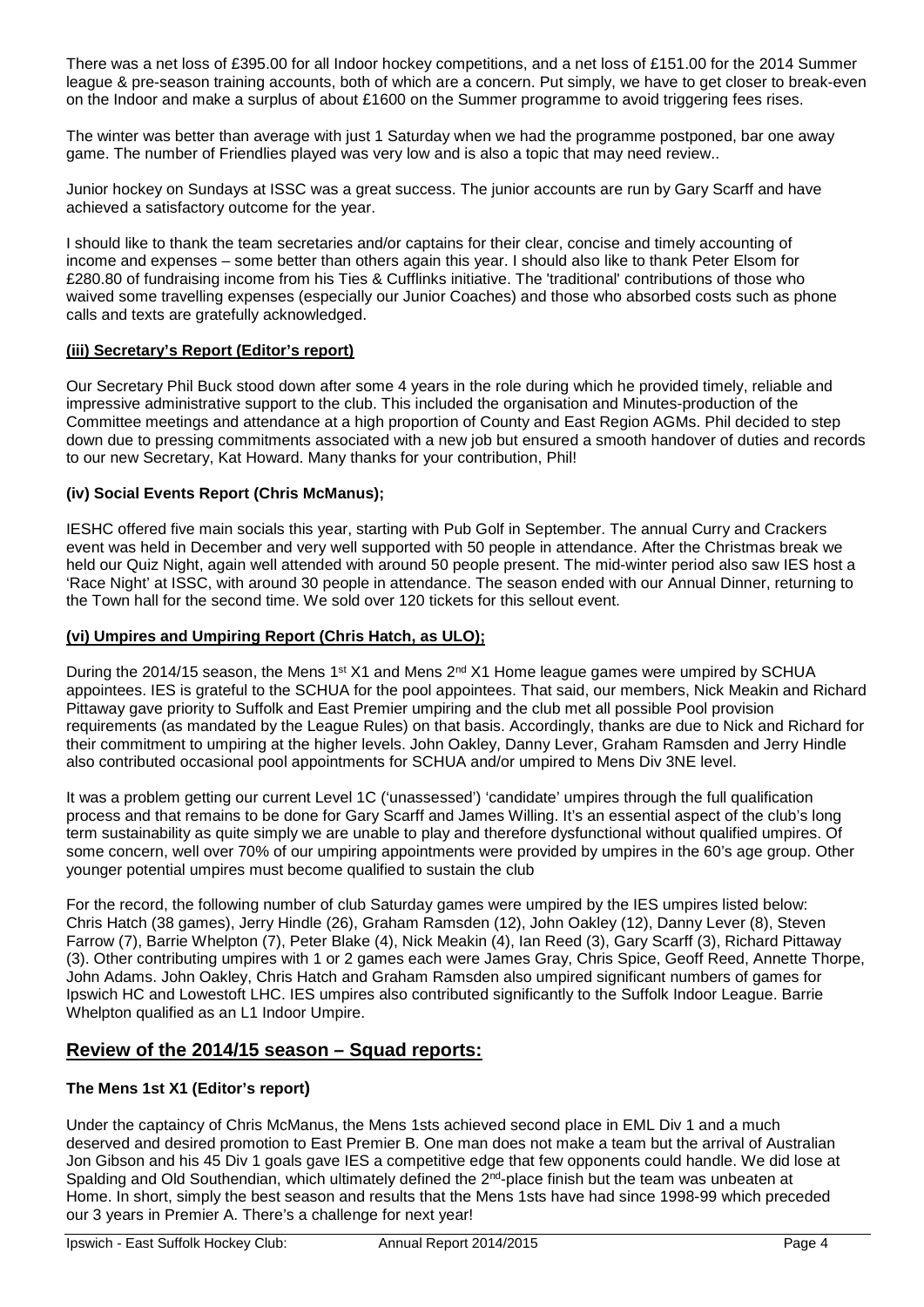## **Ladies 1st X1 (Editor's report)**

Under new captain Michele Scarff, the team set out to win the Suffolk Ladies Premier League and achieve promotion back to East Div 2 status. We welcomed back Vic Clement after many years and Abi Elsom at the mid-season break. Influential player Hannah Reed had to miss the 2<sup>nd</sup> half of the season for family reasons but in all, we were strong enough to win the league with an unbeaten record. The championship and promotion were crystalized in a tense final game away against 2nd-placed Christchurch 2nds when Abi Adams's goal in the dying minutes was decisive. Vic is due to take over as Captain supported by a new Coach for 2015-16. There is much to look forward to and much to do.

## **Mens 2nd X1 (Pete Francis)**

For the men's second XI the final mid table league position was a visual representation of the balance between the highs and low experienced throughout the year.

Prior to the first pre-season game no less than 6 of the squad from the previous year were stripped of the chance to continue the rise through the leagues due to injury, work and the world beyond the pitch.

In their place rose the future of IES in the form of fresh faced under 18's that had been knocking on the door on league hockey for the past 3 years. Donnie Archer, Cameron Dwelley, Alex Smith, Matt Crane and Owen Stevens came into the side and through their energy and commitment created a core of players that grew into the roles thrust upon them.

The early days of the league started brightly with this youth linking up well with the game changing additions of Ian Harris, Greg Jones and James Klüg and the remaining core of experience from the evergreen Peter Blake and Mr reliable Steven Farrow and Owen Cook in his farewell tour before his tour of duty.

Initial Results proved that the season before was no one hit wonder as the gap was closed to the top teams and the hockey on the pitch tore through more experienced and battle tested defences.

Unfortunately more injuries came, consistency became a concern and most notably the goals dried up. The team, thread bare at times but supported by the generosity of the other captains and clubmen alike dragged itself to the Christmas break losing ground on the pace setters.

The new year saw the return of Carl Short to the defence and fresh legs and ideas from James Gray. As well the youth had more than stepped up to the challenge evidenced by Smith bossing games in the middle of the park and Crane finding the net on a weekly basis.

The ever changing squad led to a mixed bag of results but no game seemed beyond a possible positive result.

The continued development of Archer and subsequent England trials opened the door for another young keeper to make his mark as George Baldwin came in and showed that the future is bright and in safe pads for years to come.

As the season drew to a close the 2nd XI really were in a league of their own separated from the fear of relegation and realistically too far from a promotion charge. Despite this neutral end to the season the team continued to show growth, with Alex Smith making the long awaited move to the first team, the youth proving that they were here to stay, with some massive results against title contenders Pelicans and Bury.

In a season that has not been without its lows, the club has shown it's true character and come together to support the 2nd XI both on the pitch and from the sidelines. It is with this spirit and mentality that the following reigns true;

With the potential return of big name players, the continued development of the youth movement and a year of reflection the 2's go into the next season looking to make a real and sustained push for promotion into division 2.

## **Ladies 2nd X1 (Lizzy Burch):**

Starting this season off we knew that if we pushed ourselves we had a chance of promotion. After last season we were going out win the game and enjoy it as a team. We had are tough games which we struggled at first but as the season went on we grow from strength to strength and ended up 2<sup>nd</sup> in the league which from last season we had come a long way. We had huge support this season and we had some outstanding players but the whole team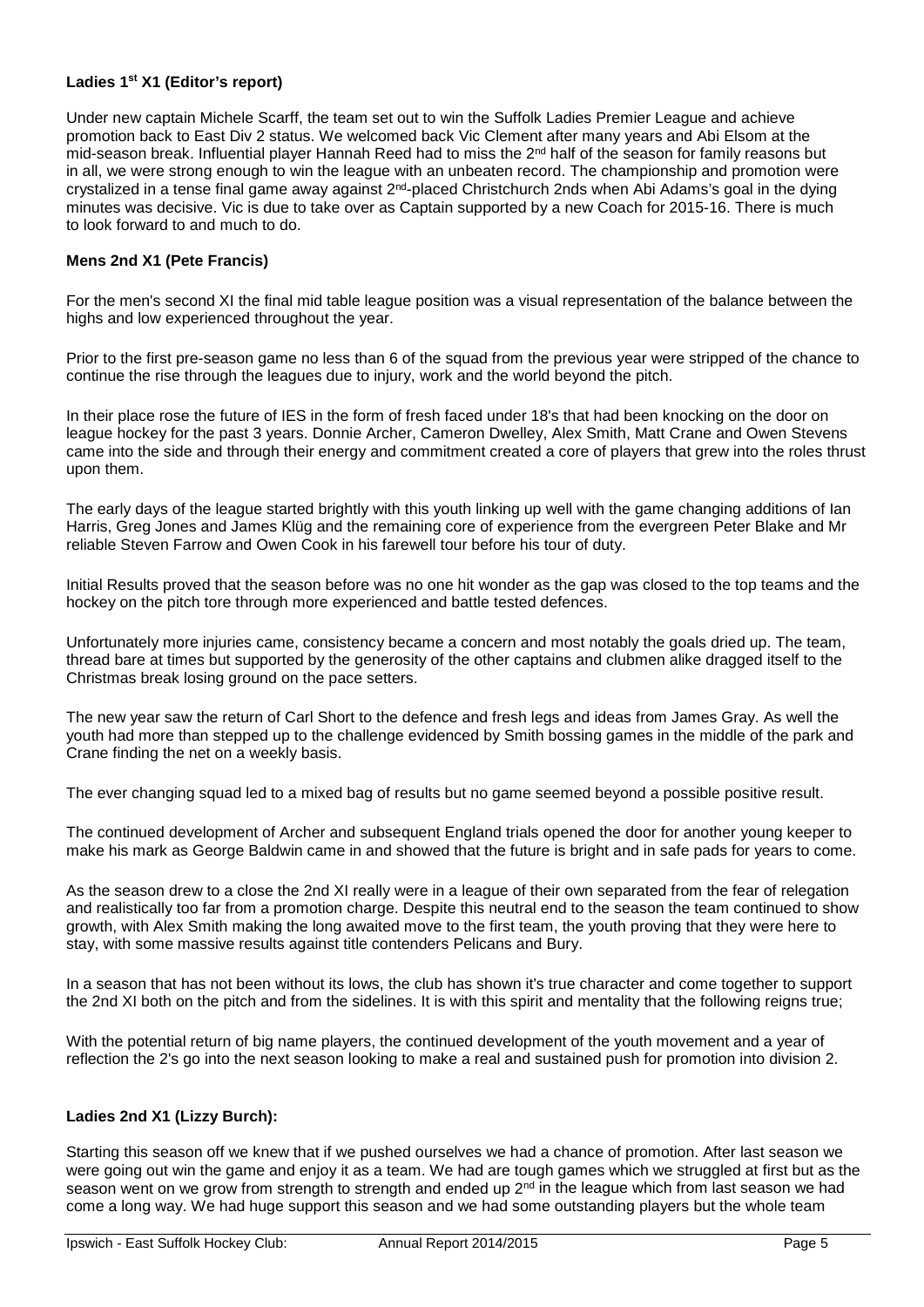deserve credit for their hard work and for everyone to tat helped along the way. Hopefully all that hard work will pay off by being promoted next season.

## **Mens 3rd X1 (Russell Williams)**

The Third XIs season was summed up by our half time team talks – patchy! El Capitan waxed lyrical every week and Burch chuntered the opposite. Then, if we'd been playing well in the first half we played badly in the second. If we played badly in the first half, we played well in in the. But 4th place secured and a 100% record against the three teams ahead of us ..... we lost all six games. The Talisman was our top scorer for the 19<sup>th</sup> consecutive season – although we did introduce a few young potential stars to the mens hockey world. And of course, we experienced the delights of El Capitan's last ever  $3^{rd}$  XI game (until September 2015) – and he played all 70 minutes of it too without being sent off. O and finally, What-On earth happened at Watton.

## **Ladies 3rd X1 (Kat Howard)**

The ladies 3s have worked extremely hard this season to develop their skills and improve their game. We had a tough season against some strong teams but we managed to improve with every game. With lots of hard work, determination and training we were soon able to start fighting back and we were regularly able to move the ball up the pitch and attack. We managed to hold our own against some of the stronger teams and whilst we didn't come away with many wins, we didn't make it easy for our opponents. Games were always enjoyable, despite the losses, simply because of how enthusiastic, positive and determined each member of the team has been this season.

## **Mens 4th X1 (James Willing)**

A new season, a fresh start, old heads and young legs. An inspirational young captain was to take his place on the big stage with the support of the old boy – Stu Thornton. The start of the season saw the introduction of previous members trying to rekindle the early days of their careers. Tim Best rejoined to be a rock at the heart of the defence; Danny Mayhew decided he fancied another go at being the instrumental figure alongside the inexperienced captain. Tom Britton even wanted to test his skills at the toughest of levels rather than having a go at the 1<sup>st</sup> XI again.

In a pre season with two cancellations and a damaging 3-1 loss to Colchester, things were off to a bad start. Those summer beach bodies weren't as trim and fit as first expected! However, the first game of the season saw our credentials handed a real boost with a 7-0 thrashing of Dereham. Stu Thornton found his goal scoring form straight away. That had been a prominent feature of the prior season. Danny Mayhew proved his worth offering the kind of support that David Beckham would have been proud of.

This form continued as the Mens 4s racked up 3 more wins and only conceding two. League dominance was on the cards with Kian Semnani showing his Ipswich School Boy talents with some fun running and scoring. Tom Britton also provided some much needed experience. However, the season defining moment came against the other form team. Pelicans had been unbeaten in their first 4 games, however conceding more and scoring less to leave them behind the 4s on goal difference. With our first meeting against them on the hallowed turf of Rushmere, the scene was set for a match of dominance. 2-0 up in 15 minutes and cruising. Things took a turn for the worse and quickly the result was a disappointing 3-3 draw.

The tone was set for the rest of the season with a damaging 4-2 loss to Sudbury away from home. There was movement of players with the loss of Tim Best to the 2s and Colin Sneddon deciding his time was done for that season. From what was a promising season came a disappointing end as the Mens 4s finished in 8<sup>th</sup>. However, there were gains from the season that weren't promotion defined. The development in the confidence of the younger players such as Matt Crane and Ollie Mills could prove to be a real success story for the forthcoming season. Matt Crane went from strength to strength while Ollie Mills showed his worth at right back with some very promising performances. Matt Hearnden was a huge success taking the step up form mens 5s to hold down a spot in the heart of defence week in week out. Let's not forget the captain either who couldn't be praised more for his desire (albeit self-evaluated). The team most definitely agree that he was the biggest success. Our praise goes to Dan Fairburn who seems as if his time is up at IESHC as he moves onto pastures new, he was a true success. Coming to a club with endless goalkeepers, to step up and be more than capable, he showed his worth by gaining points through some truly magnificent saves. My praise goes to every member that played under me this season and I could not have asked for a better squad to begin my development as a captain under.

## **Mens 5th X1 (Editor's report)**

*The Mens 5ths, under the leadership of Ian Reed and Barrie Whelpton, achieved a good level of success on the field and continued to support the social side of the club off the field. A final Div 7NE placing of 6th (of 10 teams),*  winning 8 of the 18 games and achieving a positive goal difference, amounted to the best playing record since *we were able to once again field a 5th team. As usual, a team at this level was very much about bringing youngsters in whilst continuing to offer competitive playing opportunities to our most senior (in age) members.*